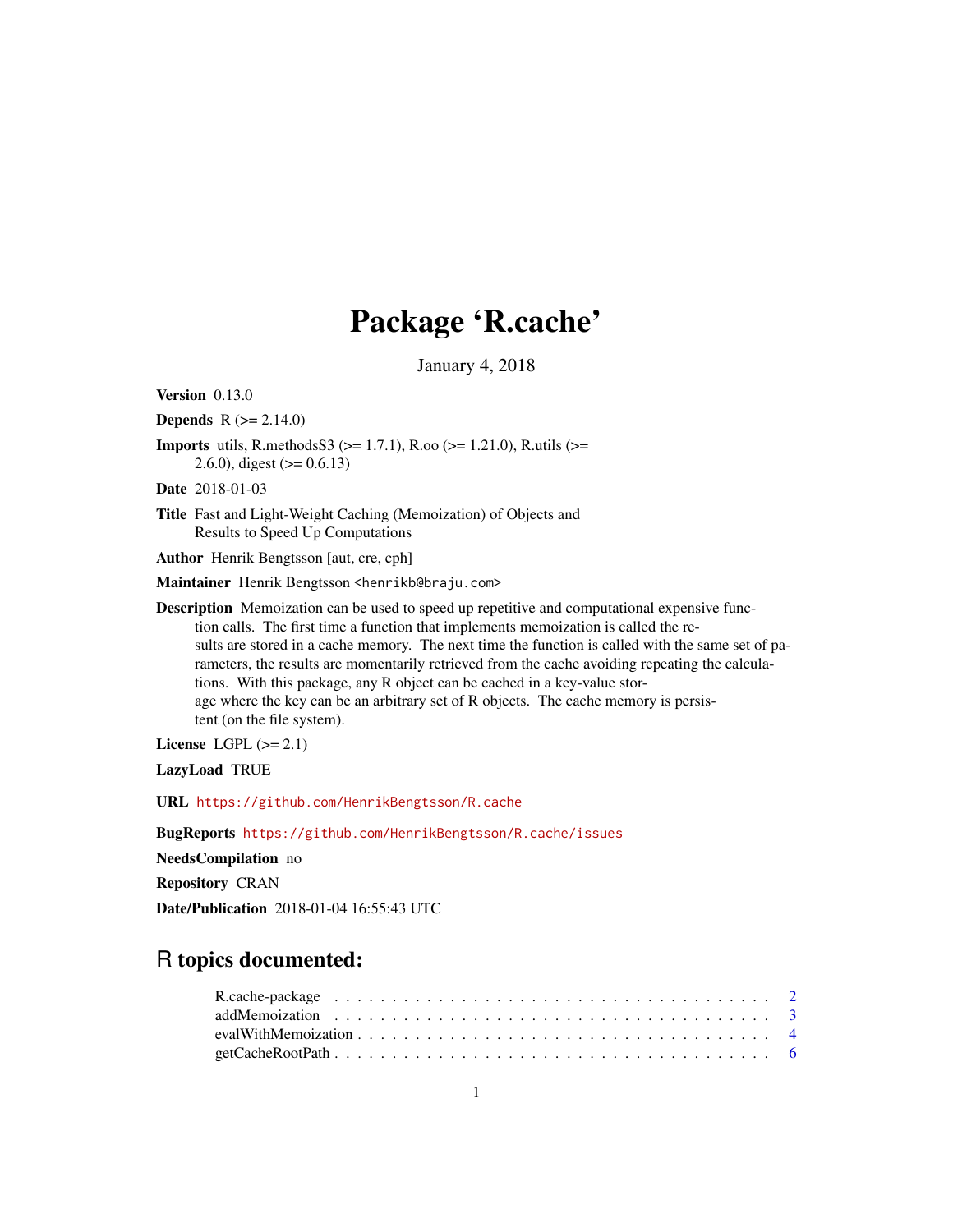<span id="page-1-0"></span>

| Index | $\overline{12}$ |
|-------|-----------------|

R.cache-package *Package R.cache*

#### Description

Memoization can be used to speed up repetitive and computational expensive function calls. The first time a function that implements memoization is called the results are stored in a cache memory. The next time the function is called with the same set of parameters, the results are momentarily retrieved from the cache avoiding repeating the calculations. With this package, any R object can be cached in a key-value storage where the key can be an arbitrary set of R objects. The cache memory is persistent (on the file system).

#### Installation and updates

To install this package and all of its dependent packages, do: install.packages("R.cache")

#### To get started

- [loadCache,](#page-6-1) [saveCache](#page-9-1) Methods for loading and saving objects from and to the cache.
- [getCacheRootPath,](#page-5-1) [setCacheRootPath](#page-10-1) Methods for getting and setting the directory where cache files are stored.

# How to cite this package

Whenever using this package, please cite [1] as

Bengtsson, H. The R.oo package - Object-Oriented Programming with References Using Standard R Code, Proceedings of the 3rd International Workshop on Distributed Statistical Computing (DSC 2003), ISSN 1609-395X, Hornik, K.; Leisch, F. & Zeileis, A. (ed.), 2003

# Wishlist

Here is a list of features that would be useful, but which I have too little time to add myself. Contributions are appreciated.

• Add a functionality to identify cache files that are no longer of use. For now, there is an extra header field for arbitrary comments which can be used, but maybe more formal fields are useful, e.g. keywords, user, etc?

If you consider implement some of the above, make sure it is not already implemented by downloading the latest "devel" version!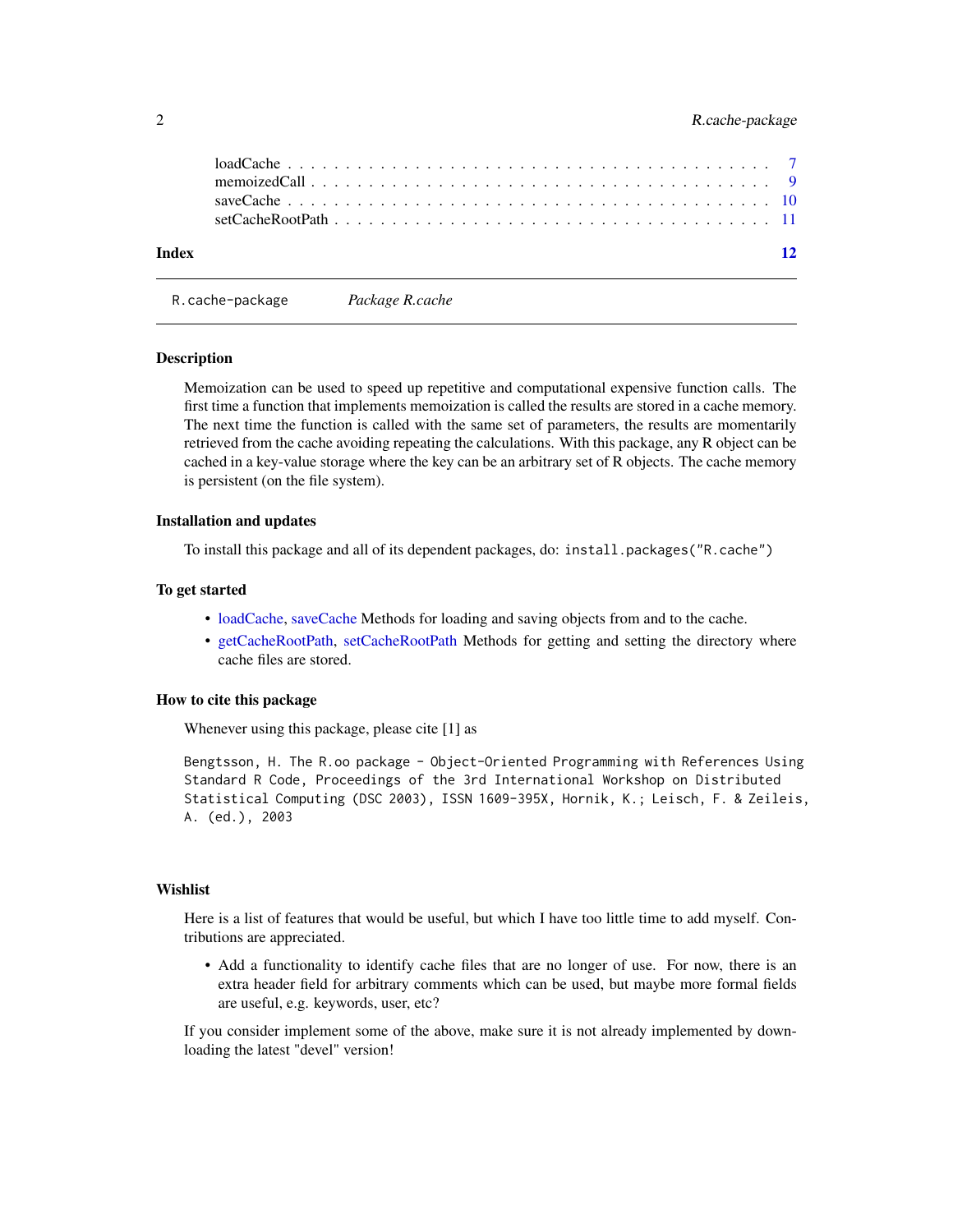# <span id="page-2-0"></span>addMemoization 3

# Related work

See also the filehash package, and the cache() function in the Biobase package of Bioconductor.

#### License

The releases of this package is licensed under LGPL version 2.1 or newer.

The development code of the packages is under a private licence (where applicable) and patches sent to the author fall under the latter license, but will be, if incorporated, released under the "release" license above.

# References

1 H. Bengtsson, *The R.oo package - Object-Oriented Programming with References Using Standard R Code*, In Kurt Hornik, Friedrich Leisch and Achim Zeileis, editors, Proceedings of the 3rd International Workshop on Distributed Statistical Computing (DSC 2003), March 20-22, Vienna, Austria. <https://www.r-project.org/conferences/DSC-2003/Proceedings/>

# Author(s)

Henrik Bengtsson

| addMemoization | Creates a copy of an existing function such that its results are memo-<br>ized |
|----------------|--------------------------------------------------------------------------------|
|                |                                                                                |

# Description

Creates a copy of an existing function such that its results are memoized.

## Usage

```
## Default S3 method:
addMemoization(fcn, envir=parent.frame(), ...)
```
#### Arguments

| fcn                     | A function (or the name of a function) that should be copied and have memo-<br>ization added.                                       |
|-------------------------|-------------------------------------------------------------------------------------------------------------------------------------|
| envir                   | The environment from where to look for the function.                                                                                |
| $\cdot$ $\cdot$ $\cdot$ | Additional arguments for controlling the memoization, i.e. all arguments of<br>memoizedCall() that are not passed to $do$ . call(). |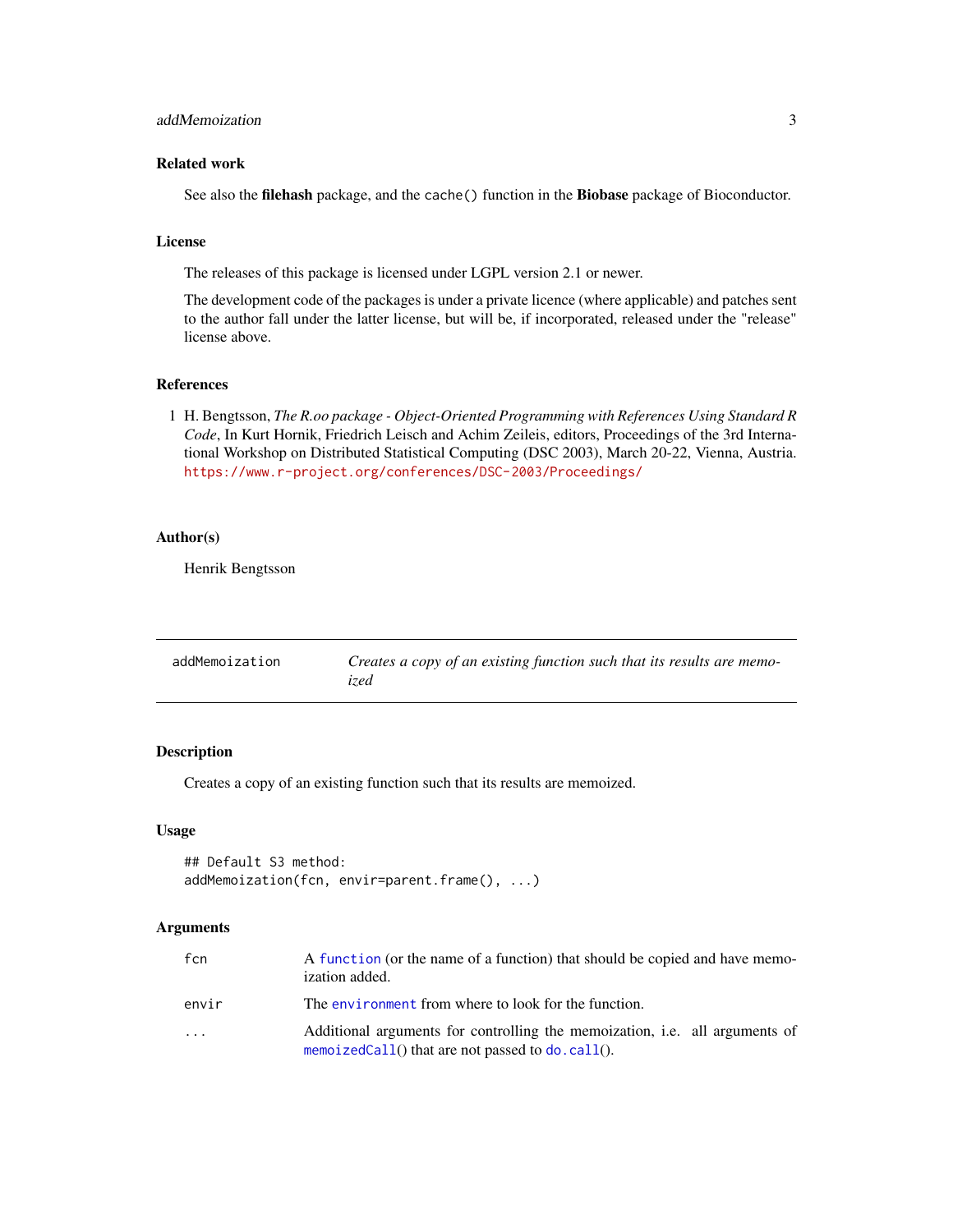# <span id="page-3-0"></span>Details

The new function is setup such that the the memoized call is done in the environment of the caller (the parent frame of the function).

If the [function](#page-0-0) returns [NULL](#page-0-0), that particular function call is *not* memoized.

# Value

Returns a [function](#page-0-0).

# Author(s)

Henrik Bengtsson

# See Also

The returned function utilized [memoizedCall](#page-8-1)() internally.

evalWithMemoization *Evaluates an R expression with memoization*

### Description

Evaluates an R expression with memoization such that the same objects are assigned to the current environment and the same result is returned, if any.

#### Usage

```
evalWithMemoization(expr, key=NULL, ..., envir=parent.frame(), force=FALSE)
```
# Arguments

| expr                    | The expression to be evaluated.                              |
|-------------------------|--------------------------------------------------------------|
| key                     | Additional objects to uniquely identify the evaluation.      |
| $\cdot$ $\cdot$ $\cdot$ | Additional arguments passed to loadCache() and saveCache().  |
| envir                   | The environment in which the expression should be evaluated. |
| force                   | If TRUE, existing cached results are ignored.                |

# Value

Returns the value of the evaluated expr [expression](#page-0-0), if any.

### Author(s)

Henrik Bengtsson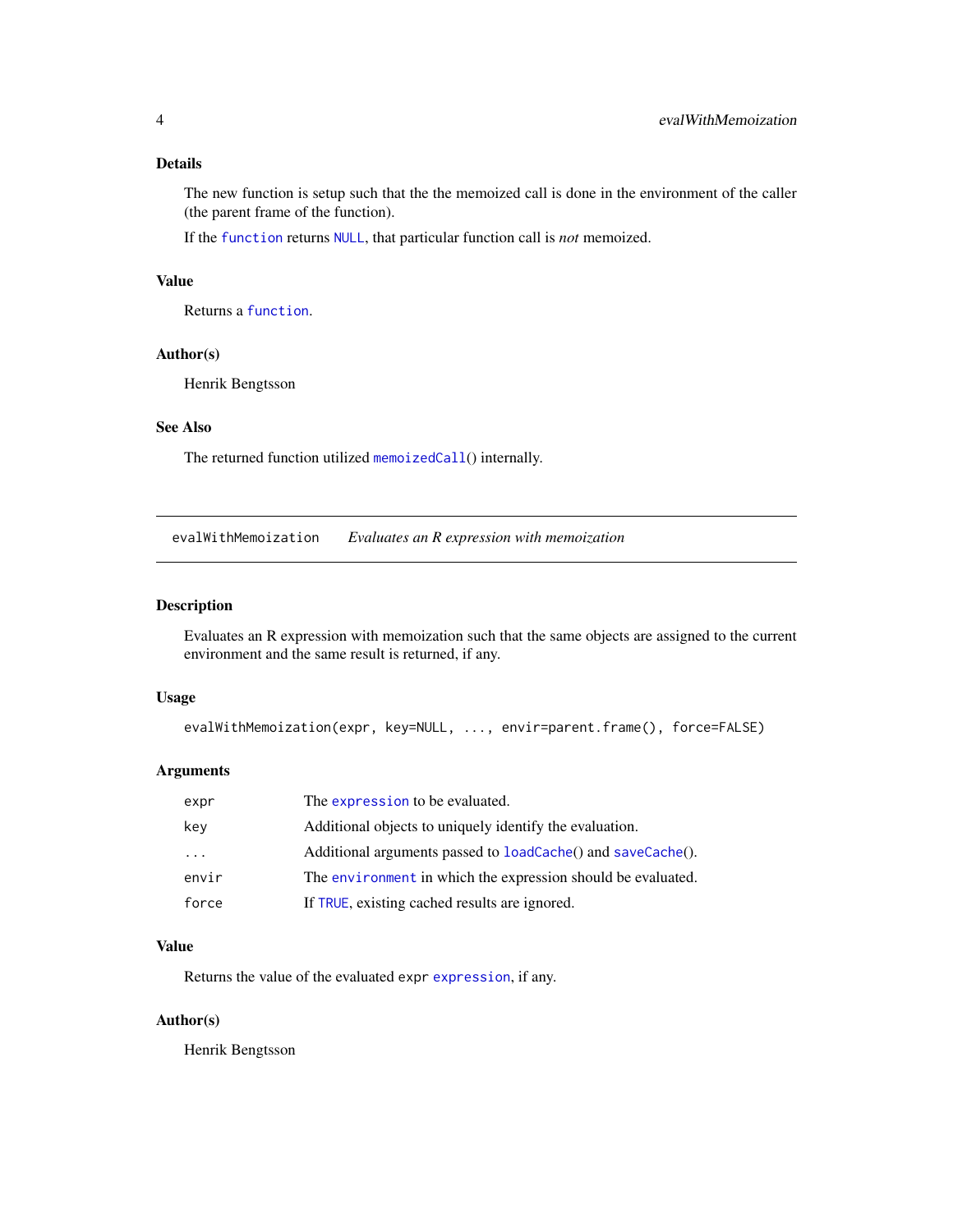# <span id="page-4-0"></span>evalWithMemoization 5

# See Also

Internally,  $eval()$  $eval()$  is used to evaluate the expression.

# Examples

```
for (kk in 1:5) {
  cat(sprintf("Iteration #%d:\n", kk))
  res <- evalWithMemoization({
   cat("Evaluating expression...")
   a \leq -1b \le -2c \le -4Sys.sleep(1)
   cat("done\n")
   b
  })
  print(res)
  # Sanity checks
  stopifnot(a == 1 && b == 2 && c == 4)
  # Clean up
  rm(a, b, c)} # for (kk ...)
## OUTPUTS:
## Iteration #1:
## Evaluating expression...done
## [1] 2
## Iteration #2:
## [1] 2
## Iteration #3:
## [1] 2
## Iteration #4:
## [1] 2
## Iteration #5:
## [1] 2
############################################################
# WARNING
############################################################
# If the expression being evaluated depends on
# "input" objects, then these must be be specified
# explicitly as "key" objects.
for (ii in 1:2) {
  for (kk in 1:3) {
   cat(sprintf("Iteration #%d:\n", kk))
   res <- evalWithMemoization({
     cat("Evaluating expression...")
      a <- kk
```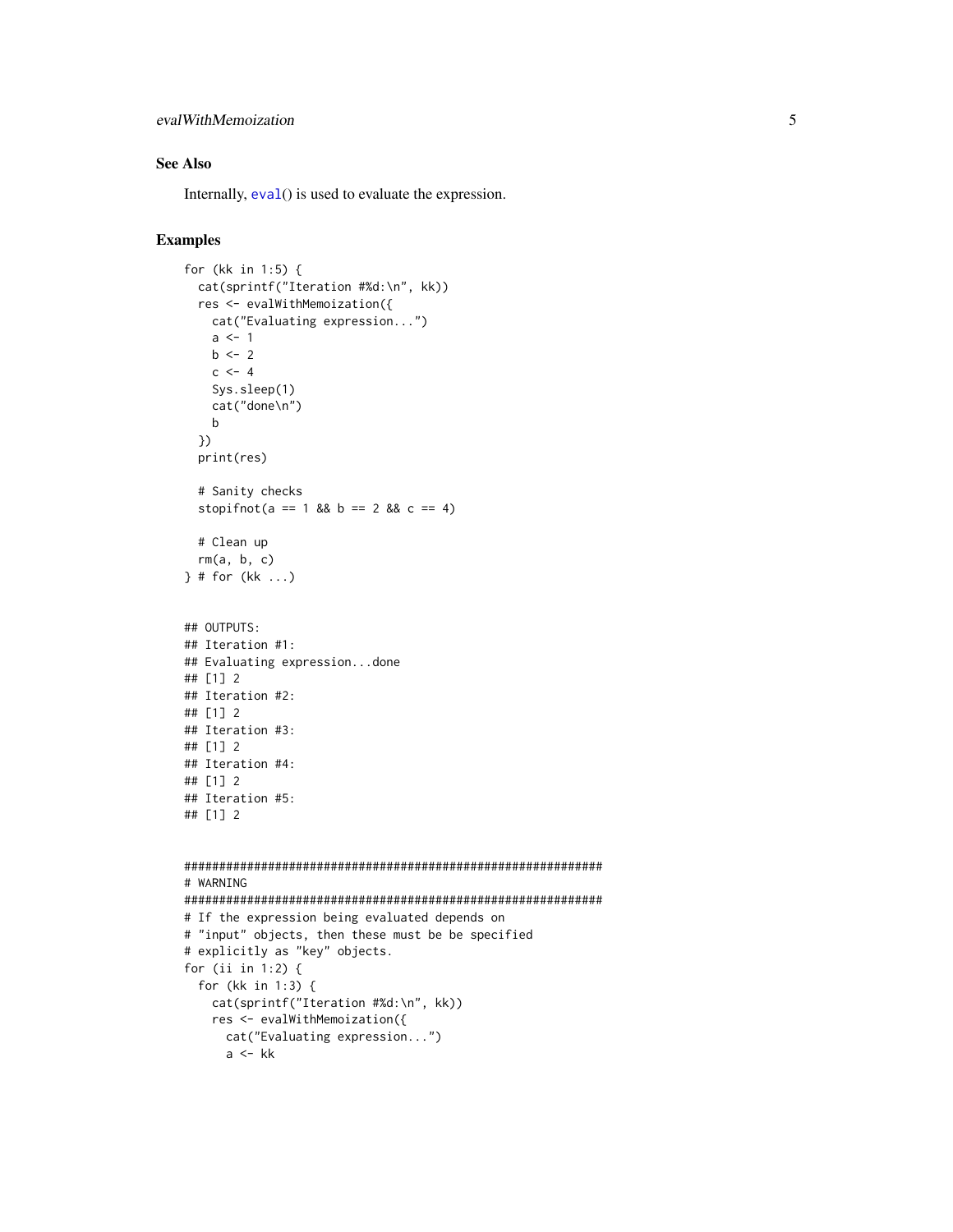```
Sys.sleep(1)
      cat("done\n")
      a
    }, key=list(kk=kk))
   print(res)
    # Sanity checks
    stopifnot(a == kk)
   # Clean up
   rm(a)
  } # for (kk ...)
} # for (ii ...)
## OUTPUTS:
## Iteration #1:
## Evaluating expression...done
## [1] 1
## Iteration #2:
## Evaluating expression...done
## [1] 2
## Iteration #3:
## Evaluating expression...done
## [1] 3
## Iteration #1:
## [1] 1
## Iteration #2:
## [1] 2
## Iteration #3:
## [1] 3
```
<span id="page-5-1"></span>getCacheRootPath *Gets the root path to the file cache directory*

# Description

Gets the root path to the file cache directory.

# Usage

```
## Default S3 method:
getCacheRootPath(defaultPath="~/.Rcache", ...)
```
# Arguments

| defaultPath | The default path, if no user-specified directory has been given. |
|-------------|------------------------------------------------------------------|
| $\cdots$    | Not used.                                                        |

<span id="page-5-0"></span>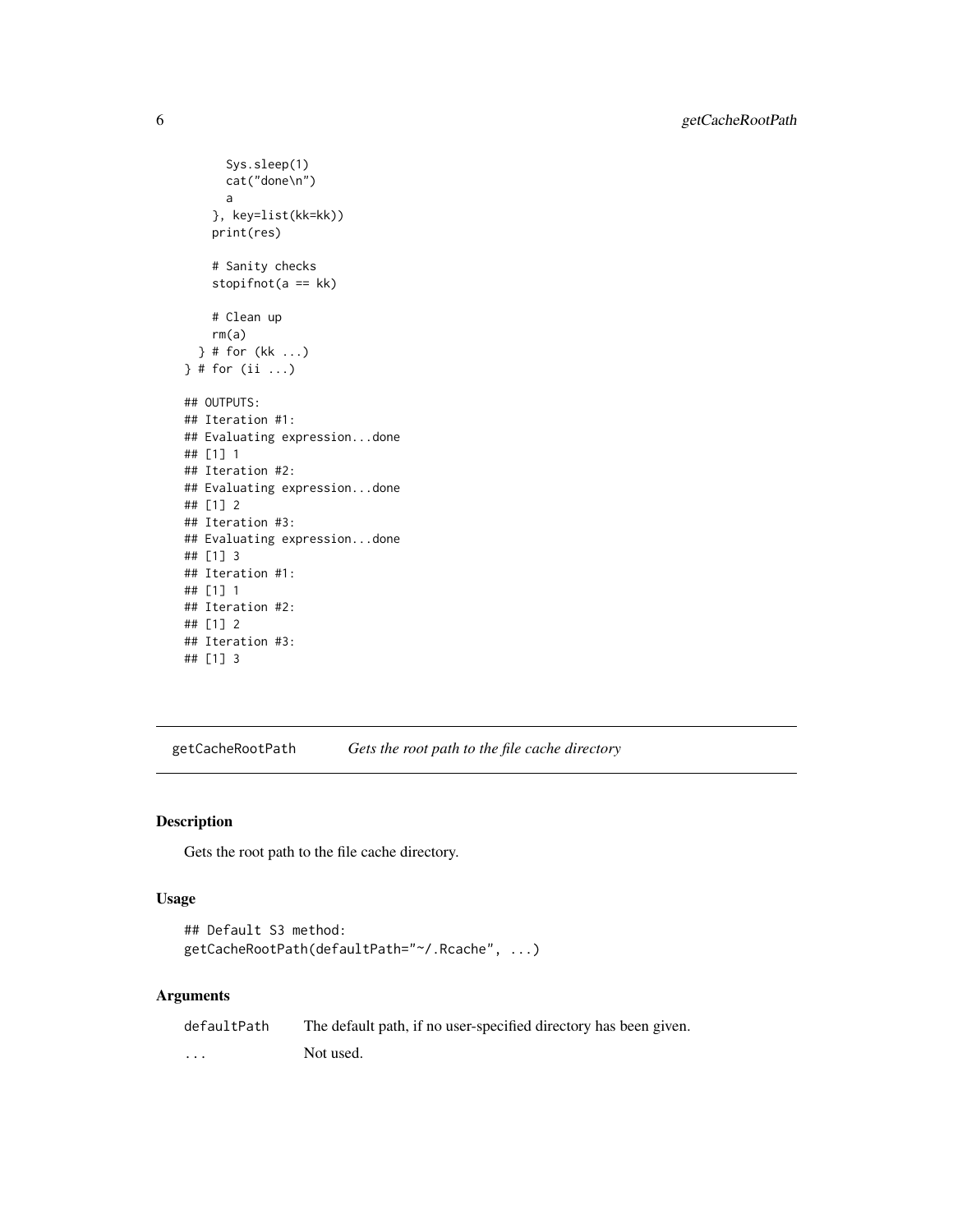#### <span id="page-6-0"></span>loadCache 7 and 7 and 7 and 7 and 7 and 7 and 7 and 7 and 7 and 7 and 7 and 7 and 7 and 7 and 7 and 7 and 7 and 7 and 7 and 7 and 7 and 7 and 7 and 7 and 7 and 7 and 7 and 7 and 7 and 7 and 7 and 7 and 7 and 7 and 7 and 7

# Value

Returns the path as a [character](#page-0-0) string.

#### Author(s)

Henrik Bengtsson

# See Also

Too set the directory where cache files are stored, see [setCacheRootPath](#page-10-1)().

# Examples

print(getCacheRootPath())

<span id="page-6-1"></span>loadCache *Loads data from file cache*

# Description

Loads data from file cache, which is unique for an optional key object.

#### Usage

```
## Default S3 method:
loadCache(key=NULL, sources=NULL, suffix=".Rcache", removeOldCache=TRUE, pathname=NULL,
 dirs=NULL, ..., onError=c("warning", "error", "message", "quiet", "print"))
```
# Arguments

| key      | An optional object from which a hexadecimal hash code will be generated and<br>appended to the filename.                                                                                                                                         |
|----------|--------------------------------------------------------------------------------------------------------------------------------------------------------------------------------------------------------------------------------------------------|
| sources  | Optional source objects. If the cache object has a timestamp older than one of<br>the source objects, it will be ignored and removed.                                                                                                            |
| suffix   | A character string to be appended to the end of the filename.                                                                                                                                                                                    |
|          | remove01dCache If TRUE and the cache is older than the sources, the cache file is removed,<br>otherwise not.                                                                                                                                     |
| pathname | The pathname to the cache file. If specified, arguments key and suffix are<br>ignored. Note that this is only needed in order to read a cache file for which the<br>key is unknown, for instance, in order to investigate an unknown cache file. |
| dirs     | A character vector constituting the path to the cache subdirectory (of the<br><i>cache root directory</i> as returned by getCacheRootPath()) to be used. If NULL,<br>the path will be the cache root path.                                       |
| $\ddots$ | Not used.                                                                                                                                                                                                                                        |
| onError  | A character string specifying what the action is if an exception is thrown.                                                                                                                                                                      |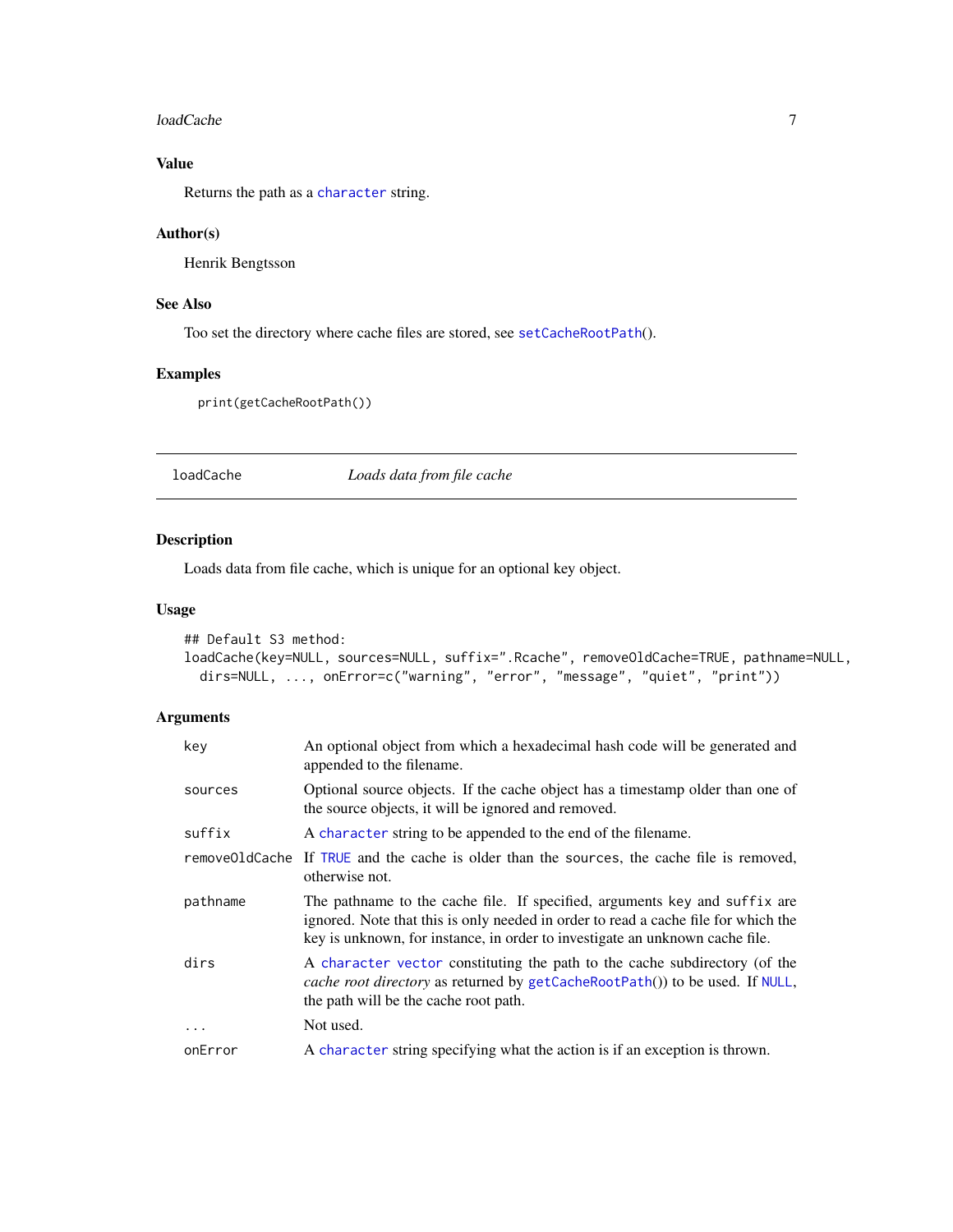# <span id="page-7-0"></span>Details

The hash code calculated from the key object is a 32 characters long hexadecimal MD5 hash code. For more details, see [getChecksum](#page-0-0)().

#### Value

Returns an R object or [NULL](#page-0-0), if cache does not exist.

#### Author(s)

Henrik Bengtsson

# See Also

[saveCache](#page-9-1)().

#### Examples

```
simulate <- function(mean, sd) {
 # 1. Try to load cached data, if already generated
 key <- list(mean, sd)
 data <- loadCache(key)
 if (!is.null(data)) {
   cat("Loaded cached data\n")
   return(data);
 }
 # 2. If not available, generate it.
 cat("Generating data from scratch...")
 data <- rnorm(1000, mean=mean, sd=sd)
 Sys.sleep(1) # Emulate slow algorithm
 cat("ok\n")
 saveCache(data, key=key, comment="simulate()")
 data;
}
data <- simulate(2.3, 3.0)
data <- simulate(2.3, 3.5)
data <- simulate(2.3, 3.0) # Will load cached data
# Clean up
file.remove(findCache(key=list(2.3,3.0)))
file.remove(findCache(key=list(2.3,3.5)))
```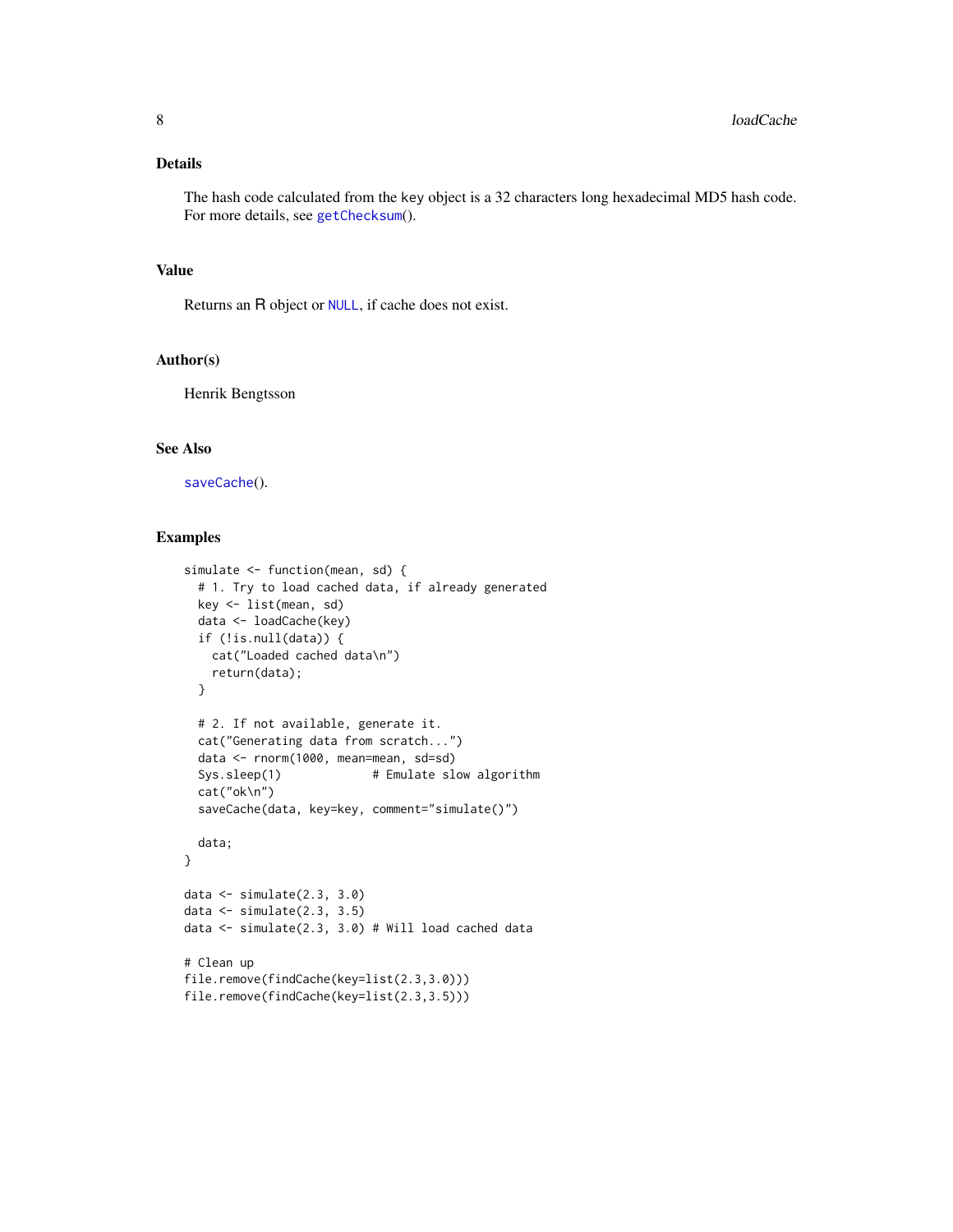<span id="page-8-1"></span><span id="page-8-0"></span>

# Description

Calls a function with memoization, that is, caches the results to be retrieved if the function is called again with the exact same arguments.

#### Usage

```
## Default S3 method:
memoizedCall(what, ..., envir=parent.frame(), force=FALSE, sources=NULL, dirs=NULL)
```
# Arguments

| what          | The function to be called, or a character string specifying the name of the<br>function to be called, cf. $do$ . call(). |
|---------------|--------------------------------------------------------------------------------------------------------------------------|
| $\cdots$      | Arguments passed to the function.                                                                                        |
| envir         | The environment in which the function is evaluated.                                                                      |
| force         | If TRUE, any cached results are ignored, otherwise not.                                                                  |
| sources, dirs | Optional arguments passed to loadCache() and saveCache().                                                                |

# Details

If the [function](#page-0-0) returns [NULL](#page-0-0), that particular function call is *not* memoized.

#### Value

Returns the result of the function call.

# Author(s)

Henrik Bengtsson

# See Also

Internally, [loadCache](#page-6-1)() is used to load memoized results, if available. If not available, then [do.call](#page-0-0)() is used to evaluate the function call, and [saveCache](#page-9-1)() is used to save the results to cache.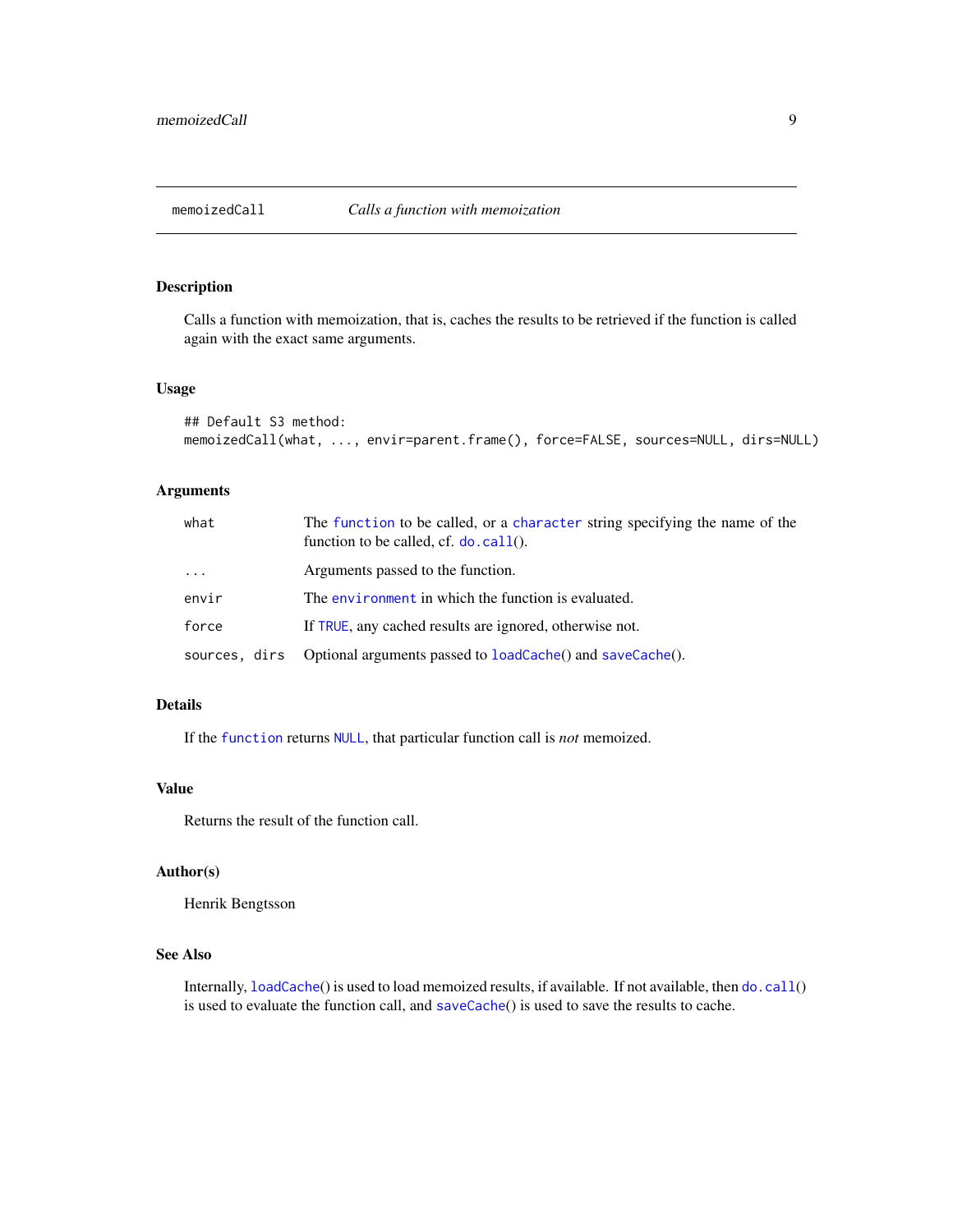<span id="page-9-1"></span><span id="page-9-0"></span>

# Description

Saves data to file cache, which is unique for an optional key object.

#### Usage

```
## Default S3 method:
saveCache(object, key=NULL, sources=NULL, suffix=".Rcache", comment=NULL, pathname=NULL,
 dirs=NULL, compress=NULL, ...)
```
#### Arguments

| object   | The object to be saved to file.                                                                                                                                                                                |
|----------|----------------------------------------------------------------------------------------------------------------------------------------------------------------------------------------------------------------|
| key      | An optional object from which a hexadecimal hash code will be generated and<br>appended to the filename.                                                                                                       |
| sources  | Source objects used for comparison of timestamps when cache is loaded later.                                                                                                                                   |
| suffix   | A character string to be appended to the end of the filename.                                                                                                                                                  |
| comment  | An optional character string written in ASCII at the beginning of the file.                                                                                                                                    |
| pathname | (Advanced) An optional character string specifying the pathname to the cache<br>file. If not specified (default), a unique one is automatically generated from<br>arguments key and suffix among other things. |
| dirs     | A character vector constituting the path to the cache subdirectory (of the<br>cache root directory as returned by getCacheRootPath()) to be used. If NULL,<br>the path will be the cache root path.            |
| compress | If TRUE, the cache file will be saved using gzip compression, otherwise not.                                                                                                                                   |
| $\cdots$ | Additional argument passed to save().                                                                                                                                                                          |

# Value

Returns (invisible) the pathname of the cache file.

# Compression

The saveCache() method saves a compressed cache file (with filename extension \*.gz) if argument compress is [TRUE](#page-0-0). The [loadCache](#page-6-1)() method locates (via [findCache](#page-0-0)()) and loads such cache files as well.

# Author(s)

Henrik Bengtsson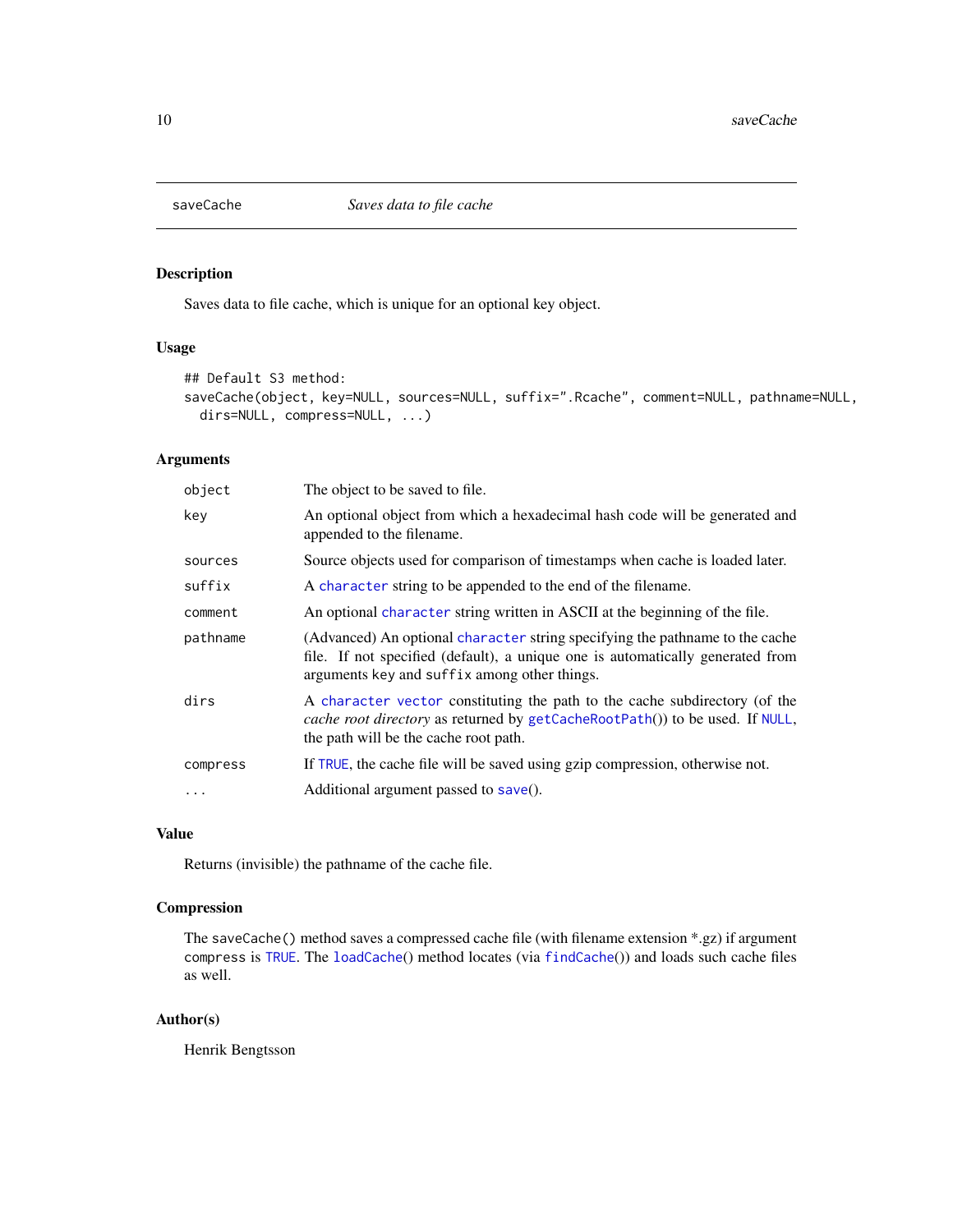# <span id="page-10-0"></span>setCacheRootPath 11

# See Also

For more details on how the hash code is generated etc, [loadCache](#page-6-1)().

# Examples

## Not run: For an example, see ?loadCache

<span id="page-10-1"></span>setCacheRootPath *Sets the root path to the file cache directory*

# Description

Sets the root path to the file cache directory. By default, this function will set it to  $\sim$ /. Rcache.

# Usage

```
## Default S3 method:
setCacheRootPath(path="~/.Rcache", ...)
```
# Arguments

| path                    | The path. |
|-------------------------|-----------|
| $\cdot$ $\cdot$ $\cdot$ | Not used. |

# Value

Returns (invisibly) the old root path.

# Author(s)

Henrik Bengtsson

# See Also

[getCacheRootPath](#page-5-1)().